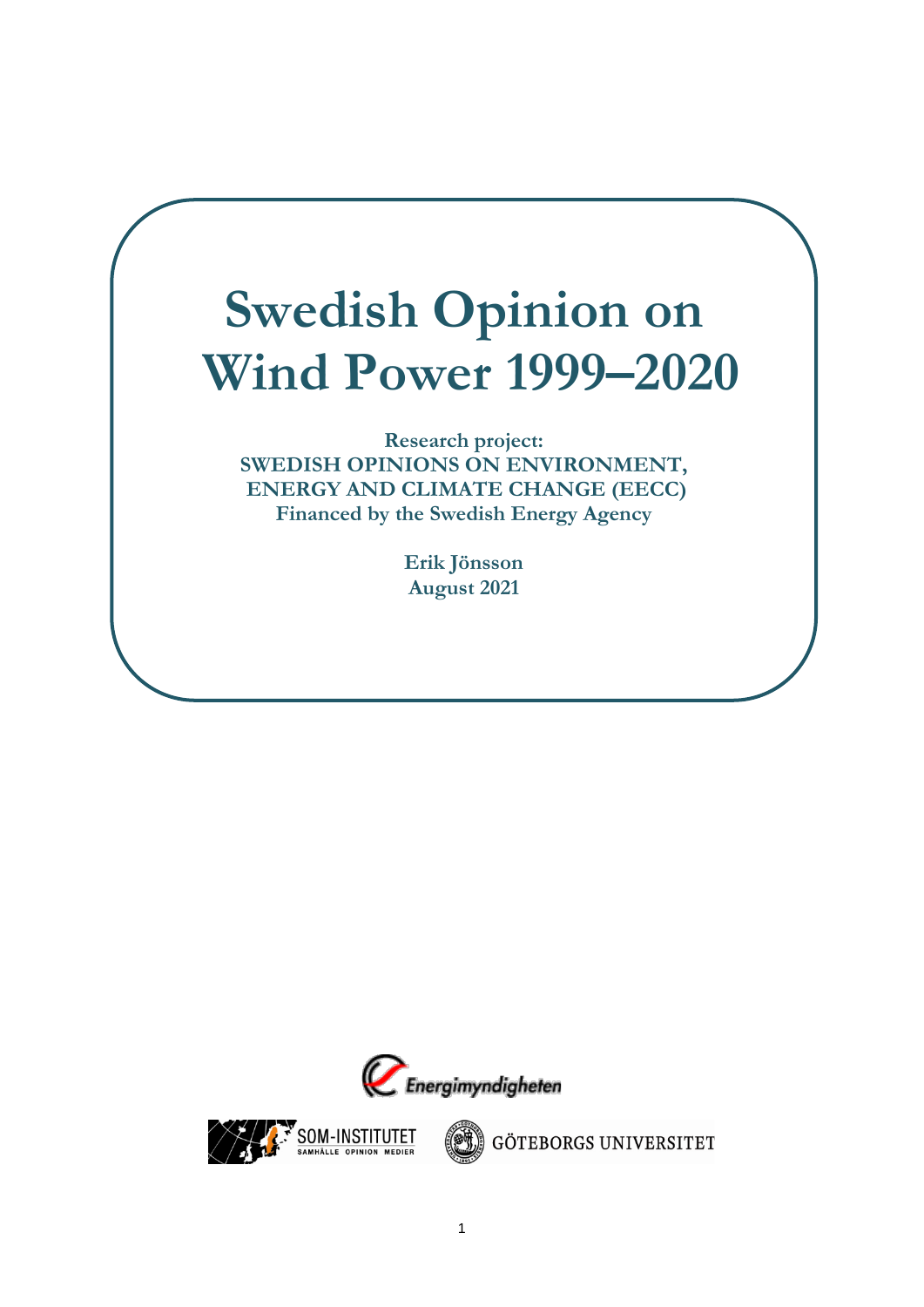#### *Figure 1 Percent in Favour of Go for More or Less Wind Power than Today Among all Swedes*



Question: 'During the upcoming 5–10 years, how much should we go for wind power?' Five response alternatives: 'go for more than today', 'go for as today', 'go for less than today', 'give up wind power as an energy source' and 'no opinion'.

**Comment**: The response alternative 'no opinion' is not reported in the figure. The 'no opinion' response alternative varies between 5–9 percent over the years (2020, 9 percent). Percent calculations does not include respondents who, either fully or partially, skipped the question.

**Data**: The National SOM Survey 1999–2020, The SOM Institute, University of Gothenburg.

**Principal investigator**: Erik Jönsson, e-mail: erik.jonsson@gu.se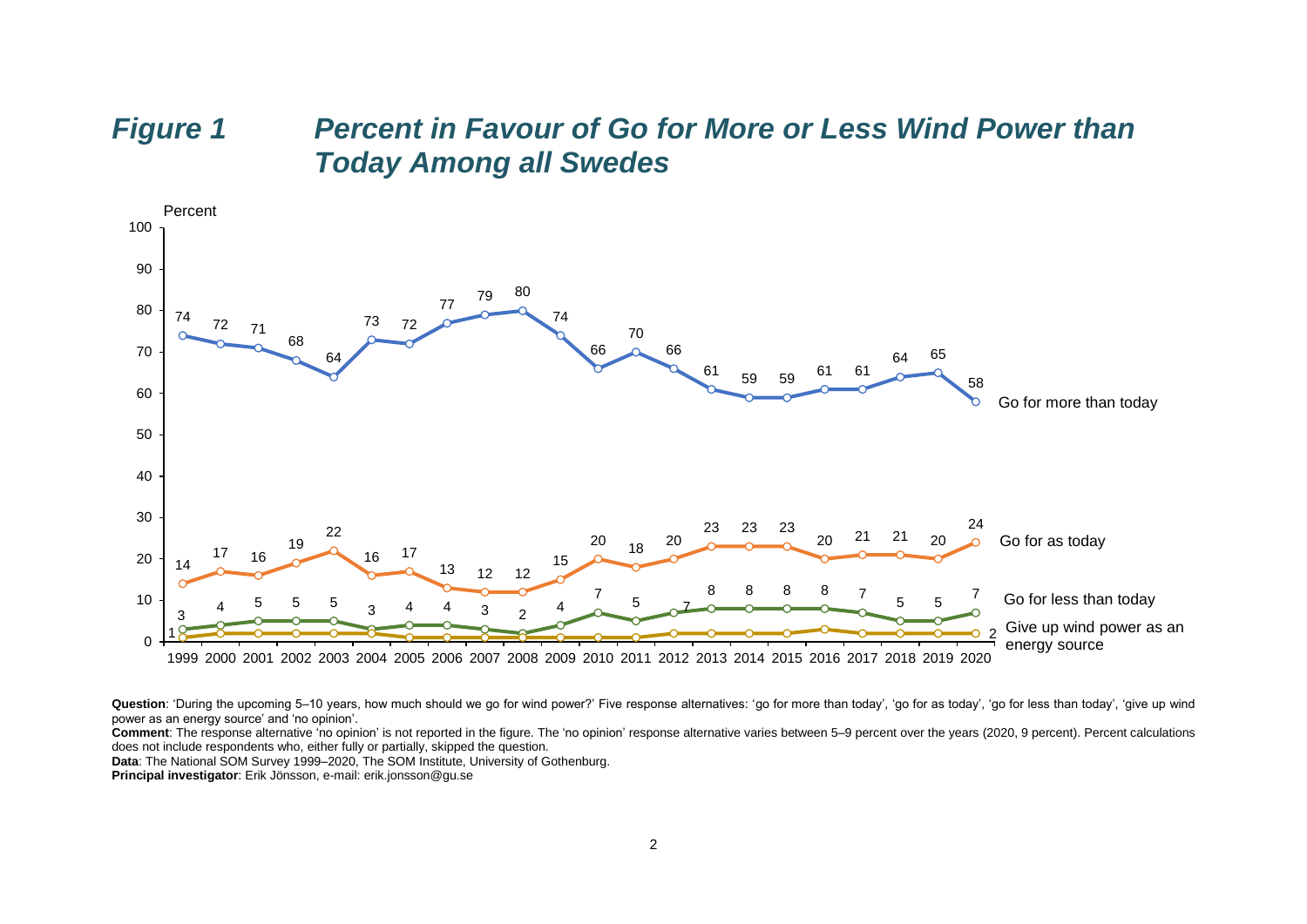# *Figure 2 Percent in Favour of Go For More Wind Power than Today Among Swedish Women and Men*



**Comment**: Percent calculations does not include respondents who, either fully or partially, skipped the question. **Data**: The National SOM Survey 1999–2020, The SOM Institute, University of Gothenburg. **Principal investigator**: Erik Jönsson, e-mail: erik.jonsson@gu.se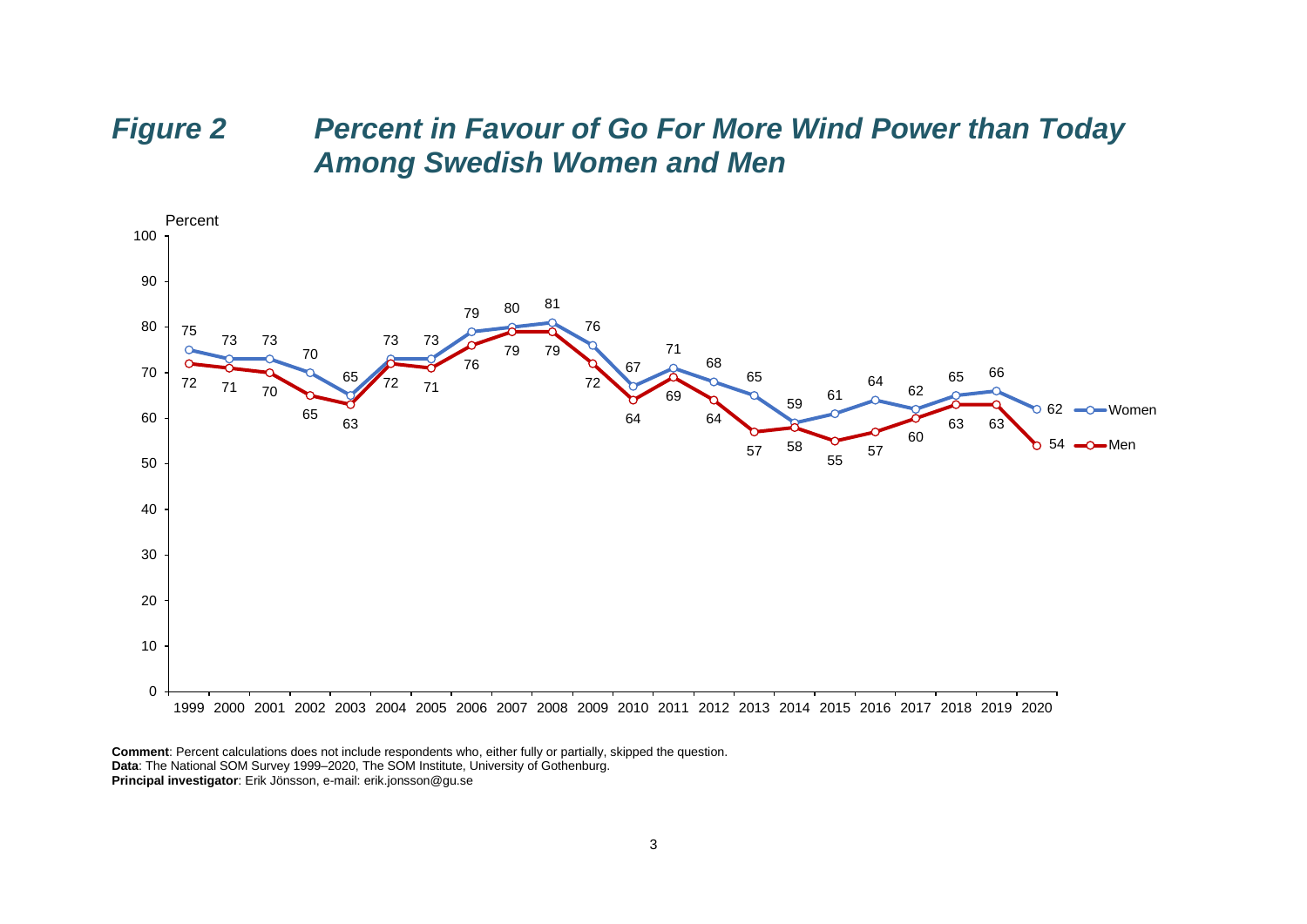# *Figure 3 Percent in Favour of Go For More Wind Power than Today Among Swedes in Different Age Groups*

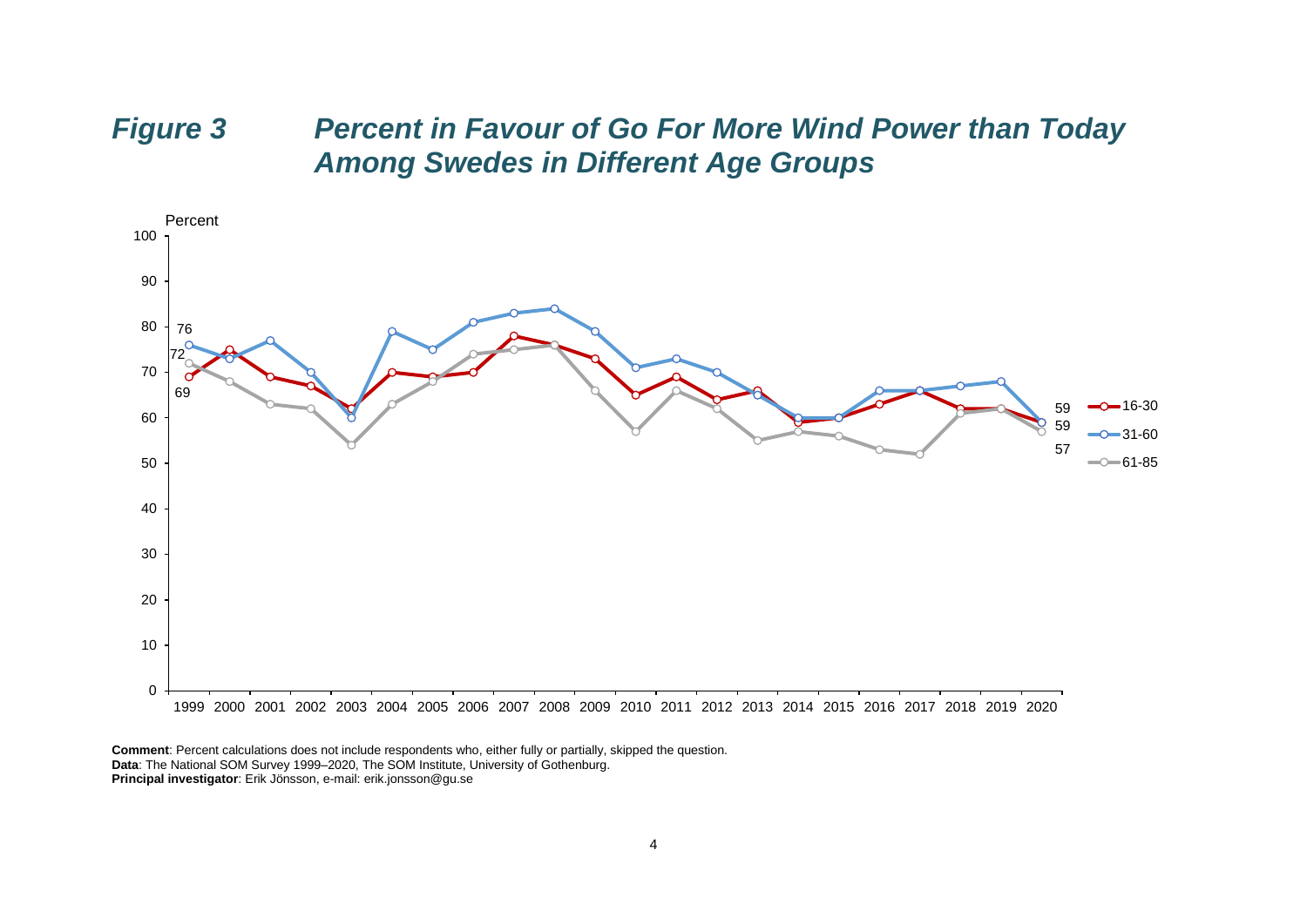# *Figure 4 Percent in Favour of Go For More Wind Power than Today Among Swedes in Different Educational Groups*

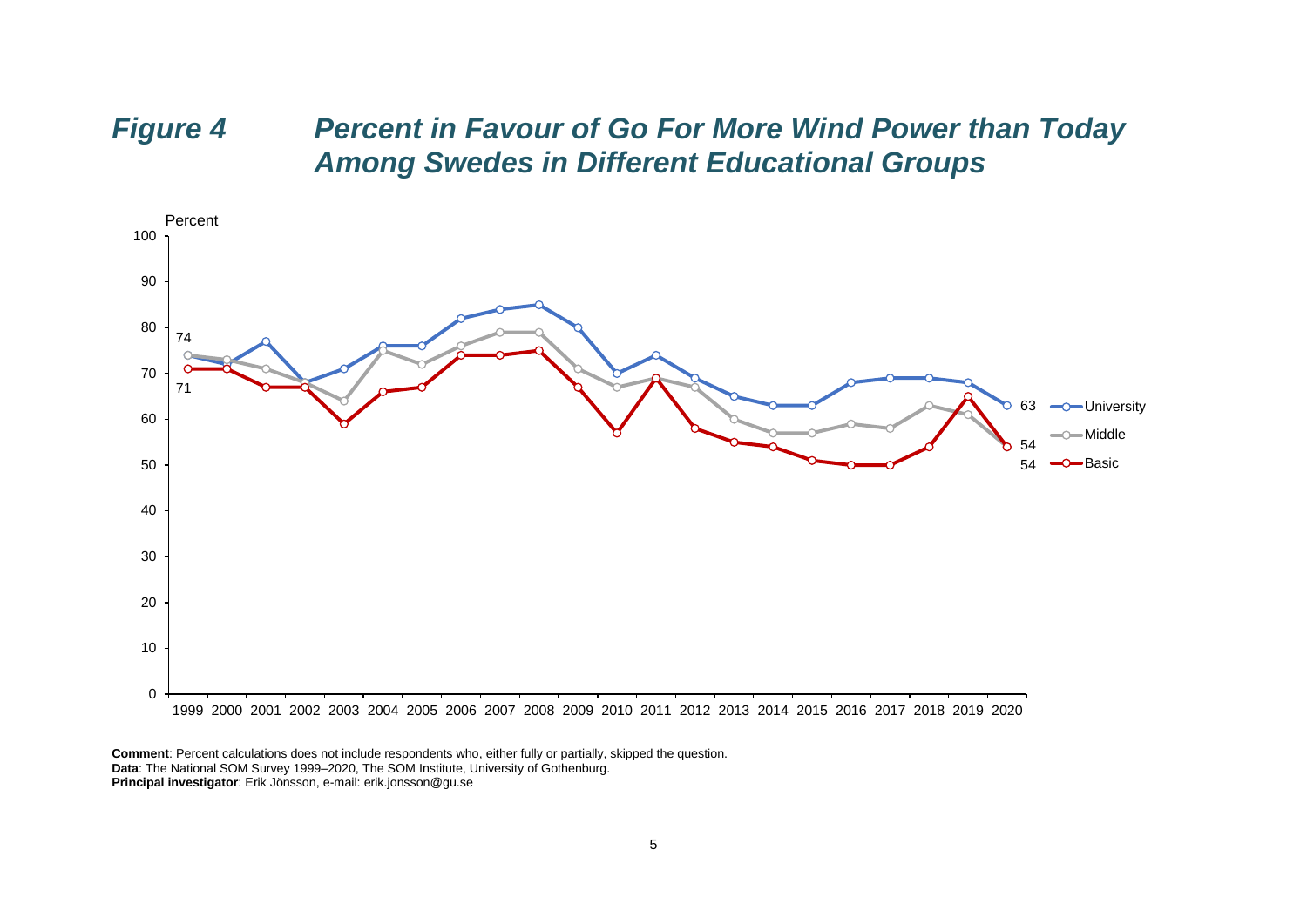### *Figure 5 Percent in Favour of Go For More Wind Power than Today Among Swedes in Different Regional Parts of Sweden*

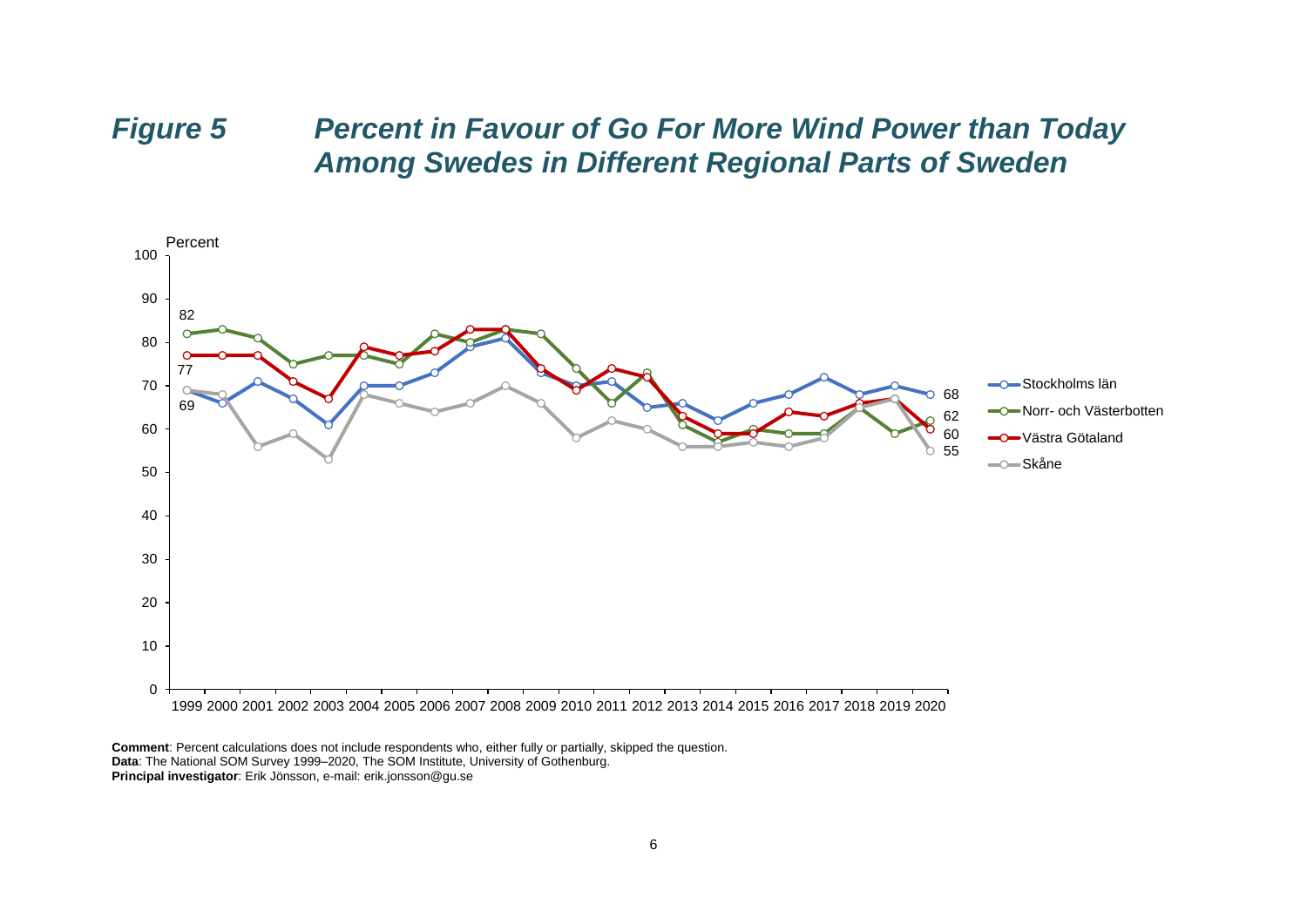# *Figure 6 Percent in Favour of Go For More Wind Power than Today Among Swedes with Different Ideological Self-Placements*

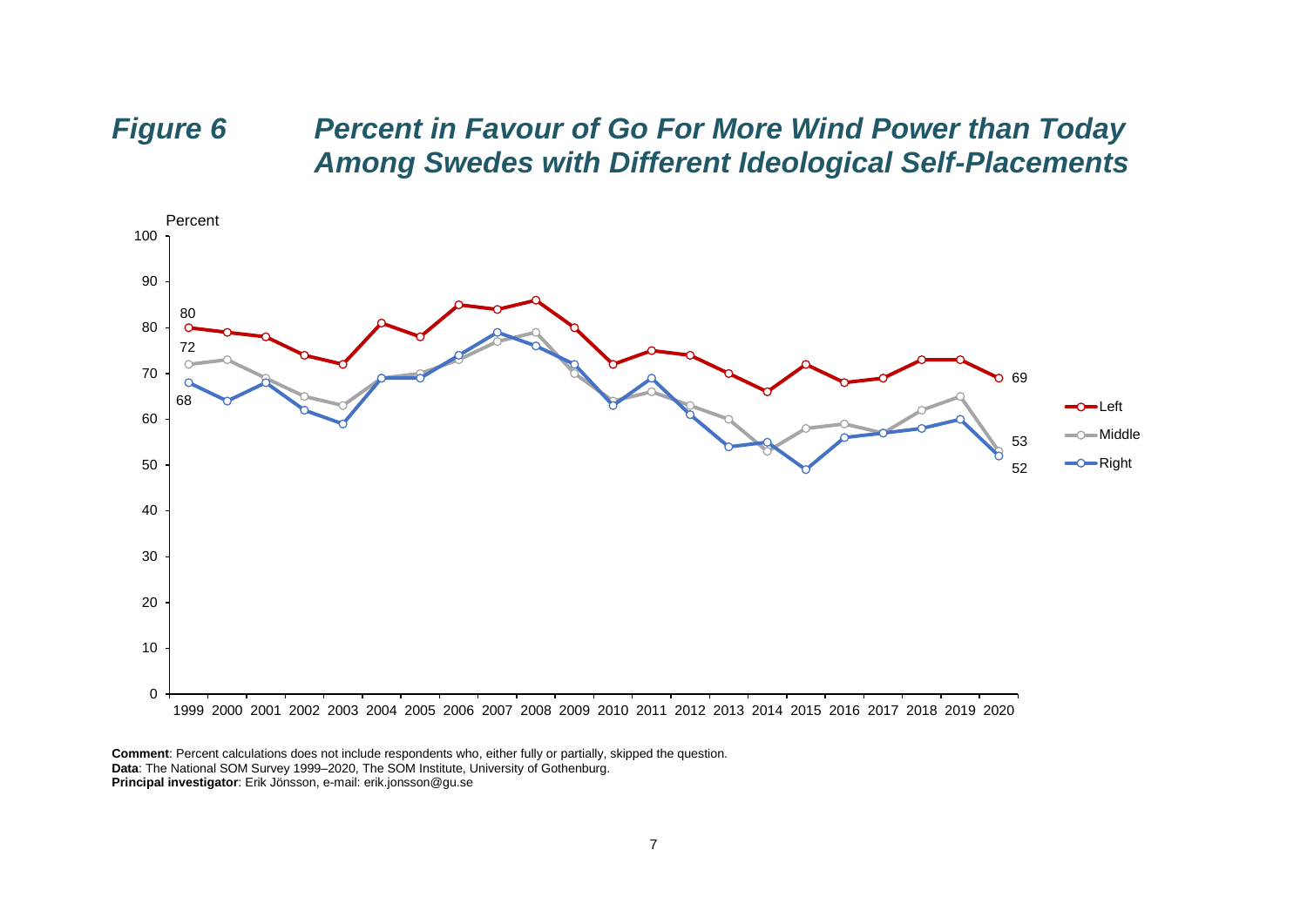### *Figure 7 Percent in Favour of Go For More Wind Power than Today Among Swedes with Different Party Sympathies*

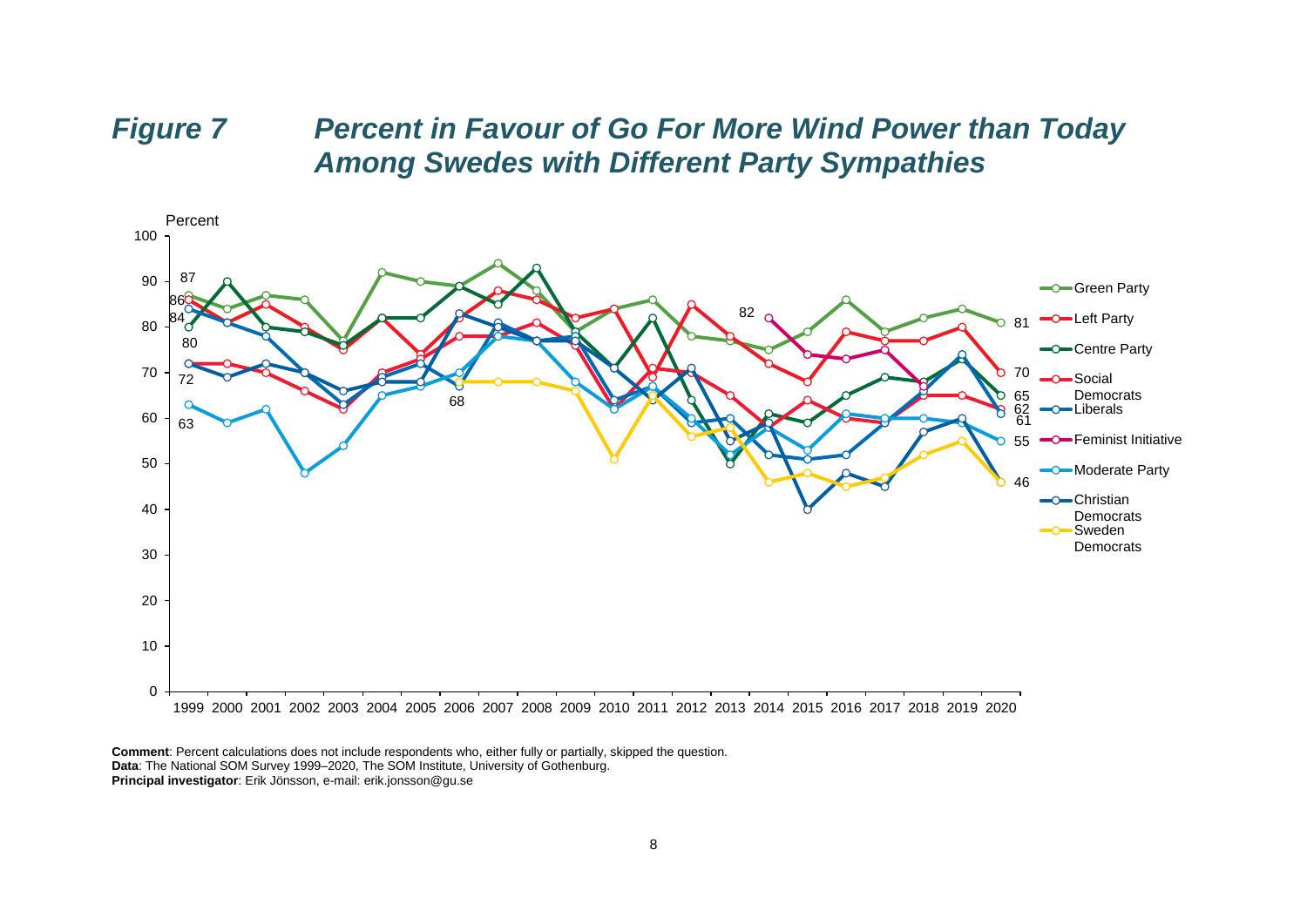# *Figure 8 Percent in Favour of Go For More Wind Power than Today Among Swedes with Different Interest in Environmental Issues*

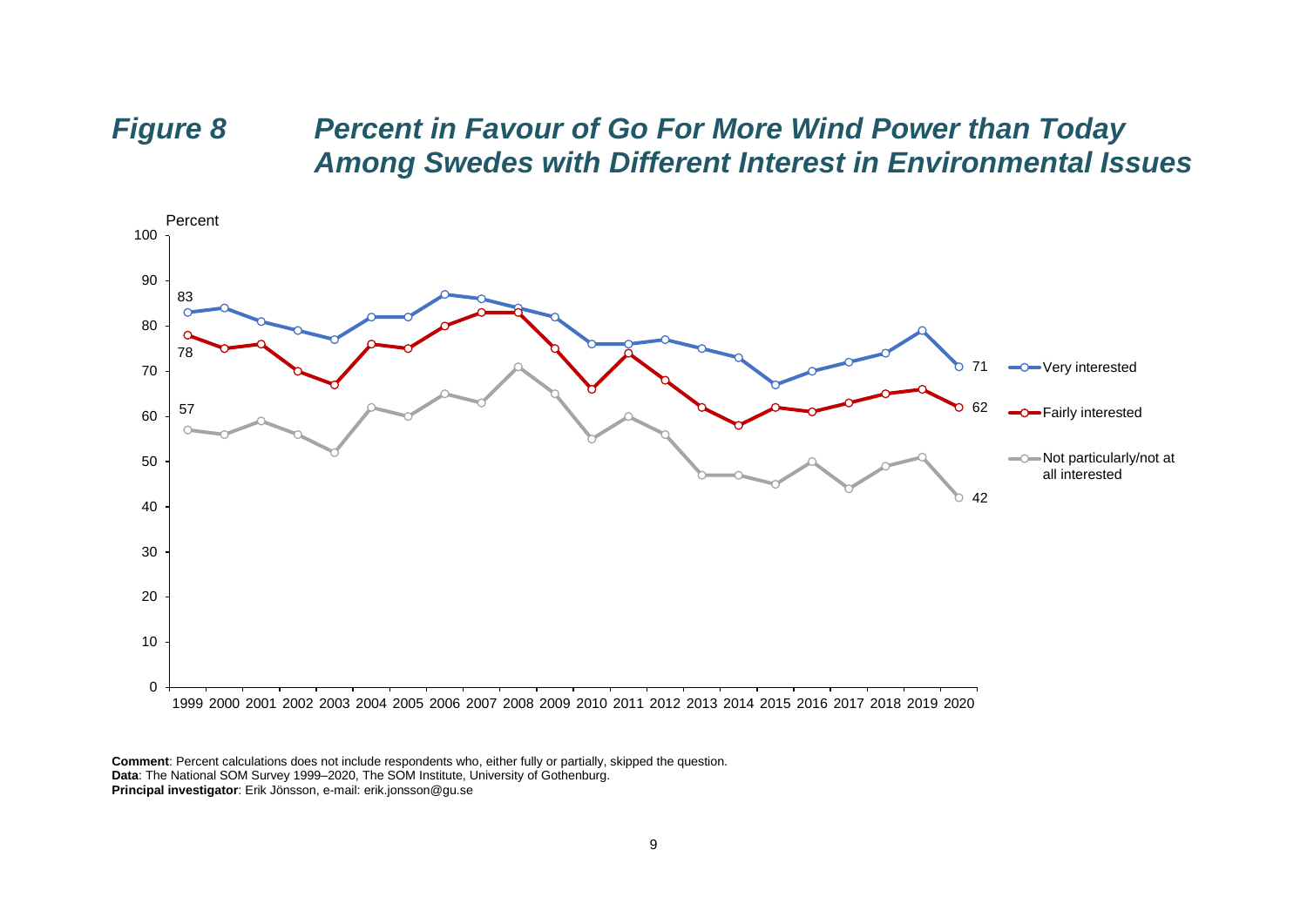# *Figure 9 Percent Swedes Who Think Sweden – More than Today – Should Go For Different Energy Sources*



**Comment**: Percent calculations does not include respondents who, either fully or partially, skipped the question. **Data**: The National SOM Survey 1999–2020, The SOM Institute, University of Gothenburg. **Principal investigator**: Erik Jönsson, e-mail: erik.jonsson@gu.se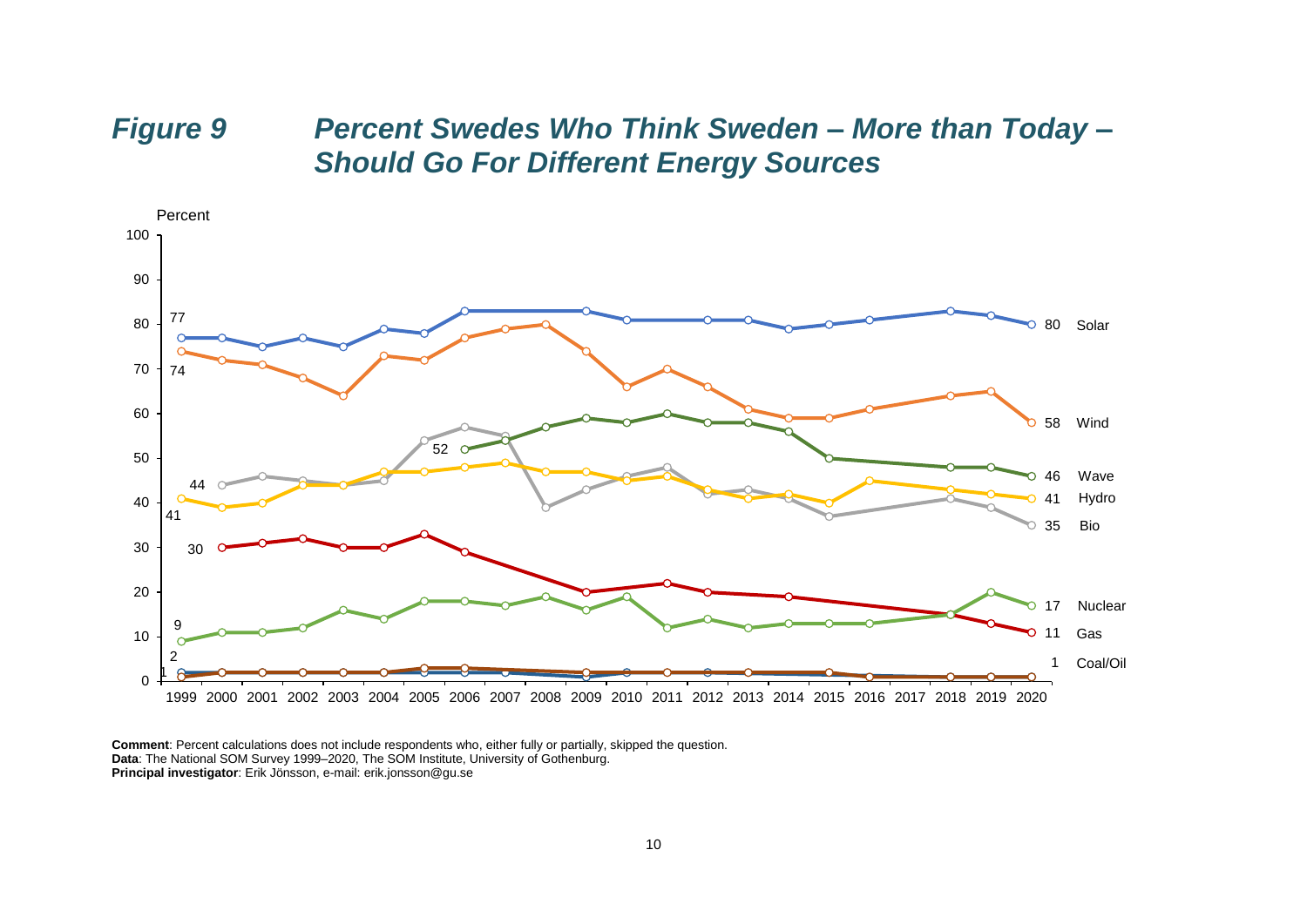# *Table 1 European Attitudes Towards the Future of Three Energy Sources, 2006*

| <b>Wind Power</b>  |    | <b>Wind Power</b>  |    |  |
|--------------------|----|--------------------|----|--|
| <b>EU 25</b>       | 31 |                    |    |  |
| 1. Denmark         | 59 | 16. Austria        | 35 |  |
| 2. Estonia         | 54 | 17. Portugal       | 34 |  |
| 3. Ireland         | 52 | 18. Malta          | 32 |  |
| 4. Belgium         | 49 | 19. Poland         | 30 |  |
| 5. Greece          | 44 | 20. Spain          | 28 |  |
| 6. Netherlands     | 42 | 21. Germany        | 26 |  |
| 7. Sweden          | 41 | 22. Czech Republic | 25 |  |
| 8. Finland         | 41 | 23. Slovakia       | 23 |  |
| 9. Croatia         | 40 | 24. Cyprus         | 22 |  |
| 10. United Kingdom | 39 | 25. Lithuania      | 22 |  |
| 11. Latvia         | 39 | 26. Romania        | 18 |  |
| 12. Slovenia       | 39 | 27. Bulgaria       | 16 |  |
| 13. France         | 38 | 28. Italy          | 15 |  |
| 14. Hungary        | 37 | 29. Turkish Cyprus | 11 |  |
| 15. Luxembourg     | 36 | 30. Turkey         | 9  |  |

Question: 'To reduce our dependency on imported energy resources, governments have to choose from a list of alternatives, sometimes costly solutions. Which of the following should the (NATIONALITY) government mainly focus on for the years to come? (MAX 2 ANSWERS)

**Comment**: The figures are percentages.

Data: Special Eurobarometer: Attitudes towards Energy 2006; fieldwork October-November 2005. The interview question included two more response alternatives beside nuclear, solar and wind -'promote advanced research for new energy technologies (hydrogen, clear coal, etc.)' and 'regulate in order to reduce our dependence of oil.' In EU25 the research alternative was supported by 41 percent and the reduce oil alternative by 23 percent. The comparable results for Sweden were 55 percent and 25 percent, respectively.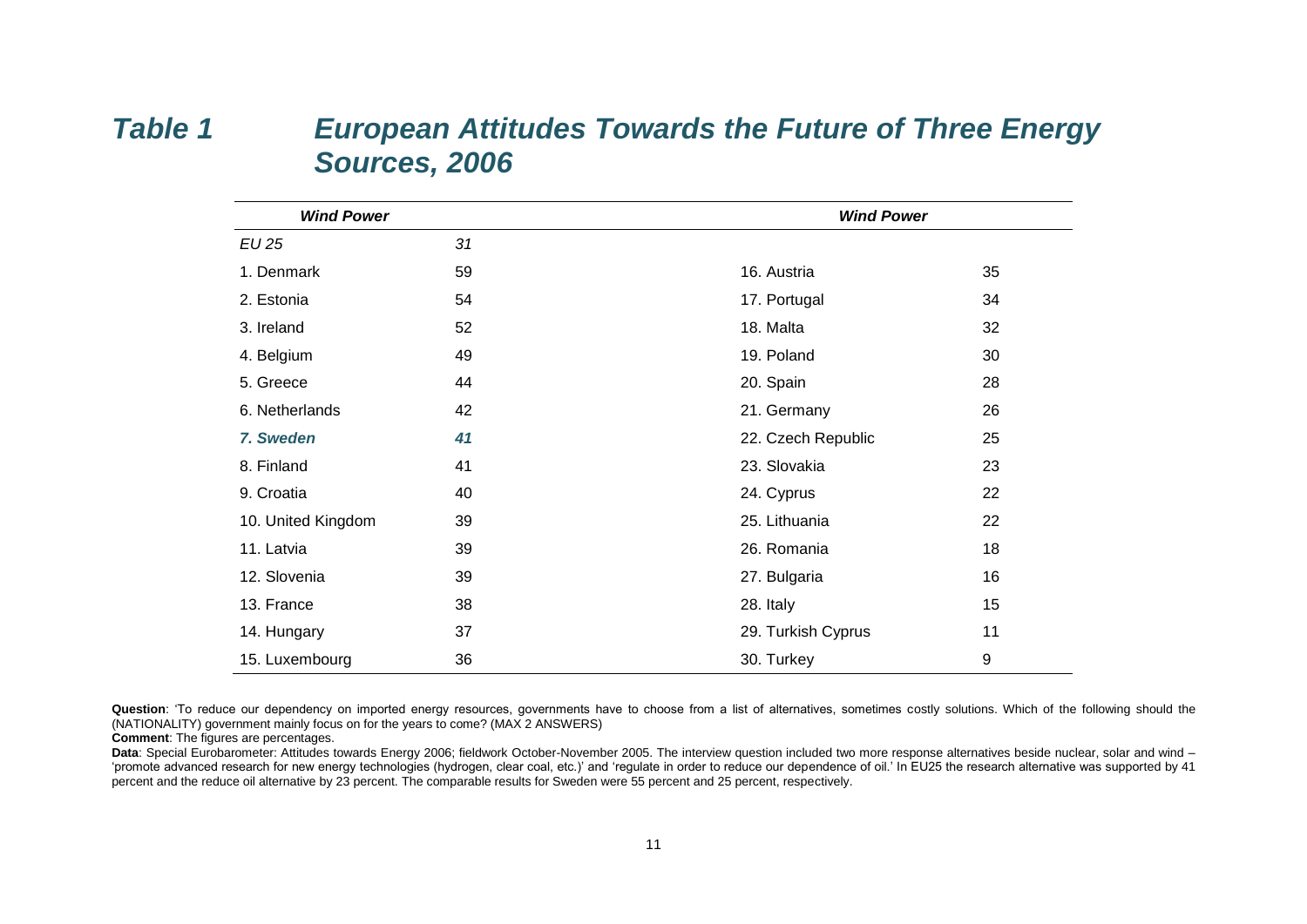# *Table 2 European Attitudes Towards the Future of Three Energy Sources, 2006*

| <b>Nuclear Energy</b> |    | <b>Nuclear Energy</b> |                  |  |
|-----------------------|----|-----------------------|------------------|--|
| <b>EU 25</b>          | 12 |                       |                  |  |
| 1. Hungary            | 35 | 16. United Kingdom    | 18               |  |
| 2. France             | 34 | 17. Denmark           | 18               |  |
| 3. Sweden             | 32 | 18. Germany           | 17               |  |
| 4. Estonia            | 32 | 19. Czech Republic    | 17               |  |
| 5. Latvia             | 30 | 20. Spain             | 16               |  |
| 6. Luxembourg         | 28 | 21. Romania           | 15               |  |
| 7. Finland            | 27 | 22. Turkey            | 15               |  |
| 8. Ireland            | 26 | 23. Cyprus            | 15               |  |
| 9. Slovenia           | 25 | 24. Netherlands       | 14               |  |
| 10. Bulgaria          | 24 | 25. Italy             | 13               |  |
| 11. Portugal          | 23 | 26. Belgium           | 11               |  |
| 12. Croatia           | 22 | 27. Malta             | 11               |  |
| 13. Austria           | 22 | 28. Poland            | 10 <sup>1</sup>  |  |
| 14. Lithuania         | 21 | 29. Turkish Cyprus    | 10               |  |
| 15. Slovakia          | 19 | 30. Greece            | $\boldsymbol{9}$ |  |

**Question**: 'To reduce our dependency on imported energy resources, governments have to choose from a list of alternatives, sometimes costly solutions. Which of the following should the (NATIONALITY) government mainly focus on for the years to come? (MAX 2 ANSWERS)

**Comment**: The figures are percentages.

Data: Special Eurobarometer: Attitudes towards Energy 2006; fieldwork October-November 2005. The interview question included two more response alternatives beside nuclear, solar and wind -'promote advanced research for new energy technologies (hydrogen, clear coal, etc.)' and 'regulate in order to reduce our dependence of oil.' In EU25 the research alternative was supported by 41 percent and the reduce oil alternative by 23 percent. The comparable results for Sweden were 55 percent and 25 percent, respectively.